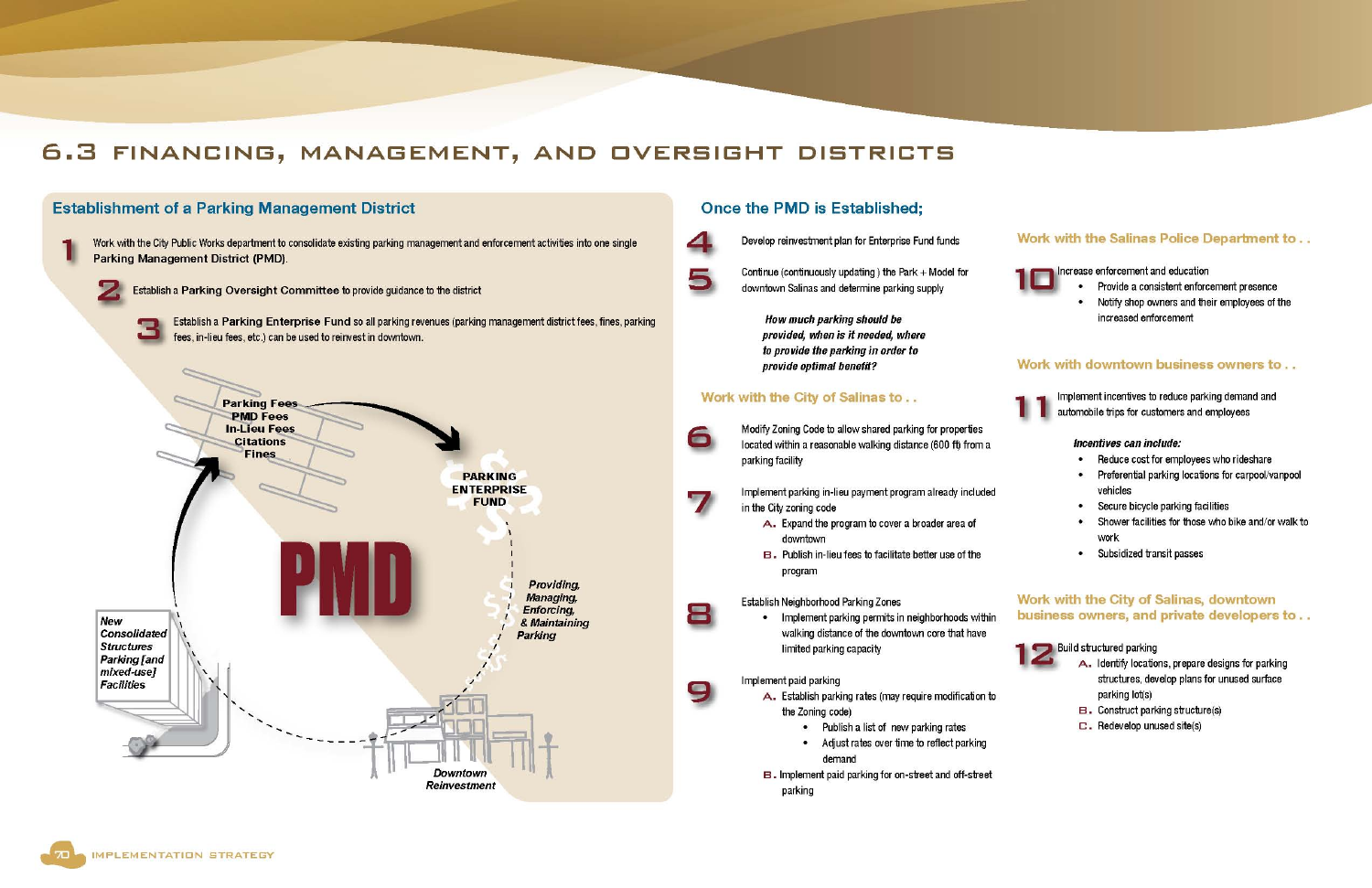

## SALINAS DOWNTOWN VIBRANCY PLAN

### **Establishment of Financing Districts and Review Boards**

Establish a stakeholder team and work with downtown property owners and government agencies to vote and establish a

Community Benefit District (CBD) to assist in making improvements to downtown.

- **A** Partner with the Oldtown Salinas Association
- **B**. Expand the Ambassador Program
- **C.** Establish Design Guidelines and Sign Plan

**Establish an Arts Oversight Committee** Adopt policies for the placement and maintenance of permanent and revolving public art in downtown

Establish a downtown Historic Resources District

**Establish an Enhanced Infrastructure District** re-establish tax increment financing within downtown

#### Once Districts and Boards are Established; Work with the City of Salinas to...

#### Complete "Fast Track" items

- Install new bike trail signage
- Apply for the TAMC Bicycle Protection Program
- Acquire right-of-way for the Lincoln Avenue Extension and finalize the design of Lincoln Avenue improvements
- Install and maintain new trash and recycle bins
- Install festoon lighting
	- A. Start on Main Street
	- B. Identify new areas for additional lighting
	- $\square$ . Work to light up all trees and public right of way
- Plant and maintain new street vegetation
- Paint and repair planters on Main Street and Salinas Street
- Install way-finding and information signs, historic markers/plaques, and directional kiosks
- Increase private security presence
	- A. Hire permanent private security officers for downtown
	- **B.** Establish community based policing
- Install and maintain public restrooms in parking facilities
	- \* Part of City Capital Improvement Program

Plan for capital intensive improvements

- Develop a plan and implementation program for active enhancements to Main Street
- Develop a plan and implementation program for a small outdoor music venue (Fine Arts Park)
	- A. Establish design and programing for the facility
	- B. Attract musicians
- Develop a plan and implementation program for Bataan Park, pedestrian access to Chinatown and the National Steinbeck Center enhancements
- Develop a plan and implementation program for midblock walkways and alleyways
	- A. Identify locations
	- **B.** Prepare designs including art installations
	- $\square$ . Assist adjoining businesses to develop second storefronts and sidewalk dinning spaces

Develop a plan and implementation program for new pocket parks

**General Benefit Services** 

- A. Develop an action plan and identify
- alternatives for current surface parking
- ex. Heritage Plaza and "Cork-yard"
- **B.** Design

Public Right of Way

#### Work with downtown business owners to . .



Preserve structures and/or facades with historical significance



Develop and perform panhandling awareness training



- Implement new special events and activities ex. Founder's Day
- Encourage and facilitate the implementation of sidewalk dining areas for their establishment



**CBD Services** 



Revenues from taxes are allocated to deliver general benefit services within the public right of way. These services are normally distributed from "curb to curb". A CBD offers the opportunity for additional special benefits that extend from "curb to property line". It is this section of the public right of way that has the ability to shape a district and it's visitors' experience.

#### Work with Montery-Salinas Transit to..



Restore downtown Salinas Shuttle

Work with the Historic Resources Board, City of Salinas, downtown property owners, and local artists to ...



#### Install public art

- A. Identify locations for public art
- B. Interface with local artists to determine pieces for installation
- C. Install public art
- $D$ . Generate revolving public art exhibits



Develop way finding and information signage program

- A. Develop unified design for signs, maps, and kiosks to be installed throughout downtown
- B. Install information and directional signs in parking and roadway facilities
- C. Install historic markers and plaques
- D. Install landmark gateway sign based on the Historic Salinas sign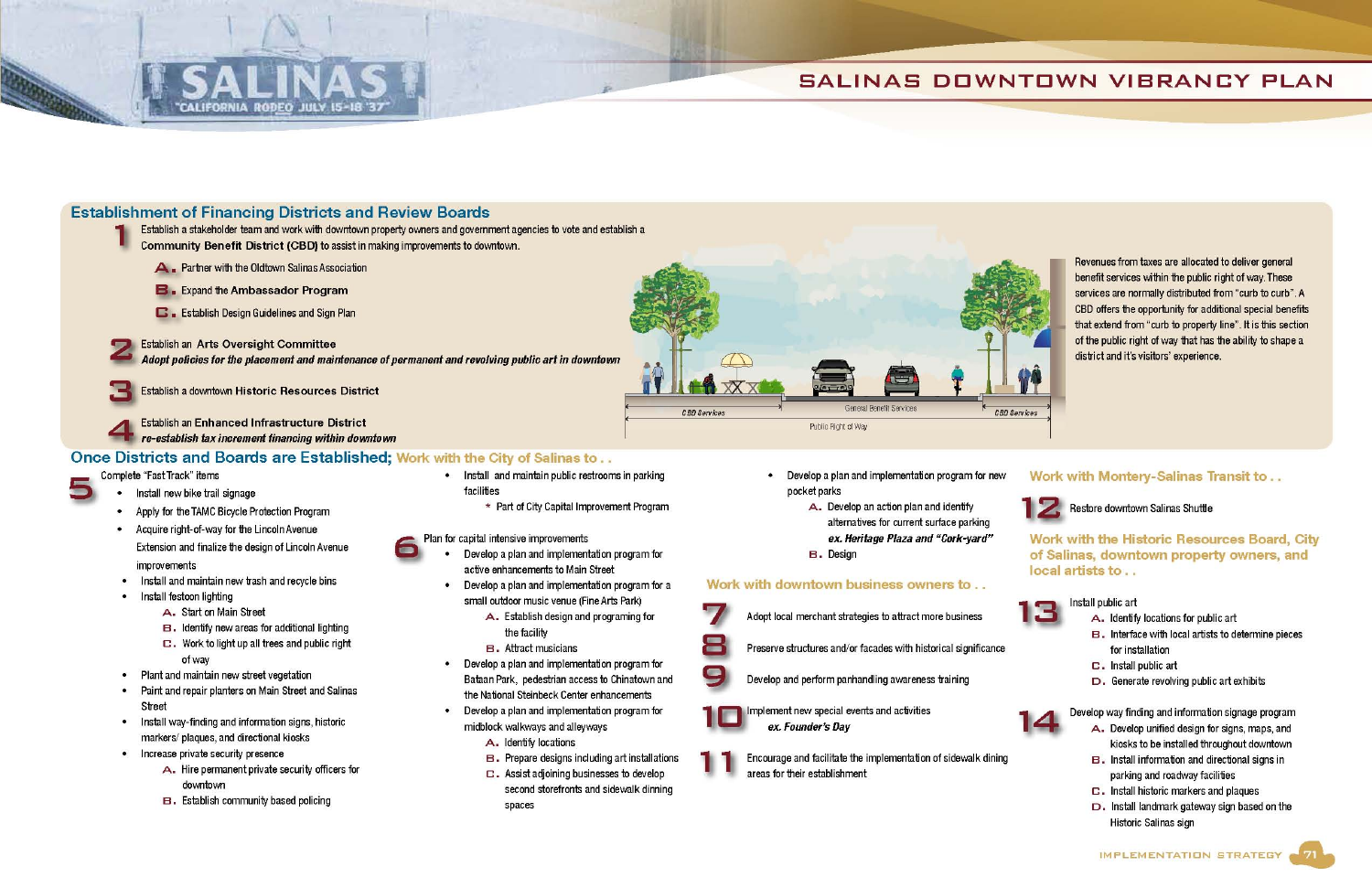## 6.4 capital projects and studies

| <b>ACTIONS</b>                                                                                          | <b>LEAD</b><br>IMPLEMENTER(S)                                     | <b>SHORT TERM</b><br>$2015 - 2016$                                                                                                         | <b>MEDIUM TERM</b><br>2017 - 2020                                                                                                                       | <b>LONG TERM</b><br>2020 - 2025 |
|---------------------------------------------------------------------------------------------------------|-------------------------------------------------------------------|--------------------------------------------------------------------------------------------------------------------------------------------|---------------------------------------------------------------------------------------------------------------------------------------------------------|---------------------------------|
|                                                                                                         |                                                                   | <b>Multi-Modal Improvements</b>                                                                                                            |                                                                                                                                                         |                                 |
|                                                                                                         |                                                                   |                                                                                                                                            |                                                                                                                                                         |                                 |
| Implement bicycle connection between downtown<br>and Chinatown                                          | City of Salinas, Caltrans & Public<br><b>Utilities Commission</b> | Identify funds,<br>Study & design the best option for<br>providing a connection using North<br>Main or Soledad Street                      | Widen the grade separation at North<br>Main Street and tracks. Implement<br>improvements and secure funding for<br>construction                         |                                 |
| Convert Main, Monterey and Salinas Streets from<br>one-ways to two-way operation                        | City of Salinas<br><b>Public Works</b>                            | Secure Caltrans concurence and<br>relinquishment of State Highway to the<br>City,<br>Design improvements,<br>& Secure construction funding | Construct improvements (includes<br>signs, striping, pavement overlay and<br>signal reconfiguration)                                                    |                                 |
| Complete multi-modal street improvements on<br><b>Alisal Street and Lincoln Avenue</b>                  | City of Salinas<br><b>Public Works</b>                            | Design improvements<br>& Secure construction funding<br>* funding for design has been<br>secured                                           | Construct improvements (includes<br>signs, striping, pavement overlay and<br>signal reconfiguration)                                                    |                                 |
| Retime traffic signals                                                                                  | City of Salinas<br><b>Public Works</b>                            | Feasibility phase                                                                                                                          | Collect data<br>& Retime traffic signals                                                                                                                |                                 |
| Add countdown pedestrian signal heads and modify<br>signals to include early pedestrian indications     | City of Salinas                                                   | Secure Funding                                                                                                                             | Construct with other projects or as<br>funding becomes available                                                                                        |                                 |
| Implement bicycle facility improvements                                                                 | City of Salinas<br><b>Public Works</b>                            | Update Active Transportation Plan to<br>include Vibrancy Plan changes. Install<br>new bike trail signage                                   | Begin design<br>& Construct bicycle improvements with<br>roadway changes (as streets are<br>repaved, implement bicycle striping<br>and marking changes) |                                 |
| Install pedestrian refuge islands, curb pop-outs<br>(specifically at Alisal Street at Cayuga Street and | City of Salinas                                                   | Design as part of Alisal and Salinas<br>Streets roadway projects                                                                           | Construct with roadway projects                                                                                                                         |                                 |
|                                                                                                         |                                                                   | <b>Public Transportation</b>                                                                                                               |                                                                                                                                                         |                                 |
| Initiate the phased construction of the Intermodal<br><b>Transportation Center (ITC)</b>                | TAMC                                                              | *Design is underway<br>Finalize Marina and Salinas corridor<br>design<br>& ROW acquisition                                                 | Construct with Capital Corridor<br><b>Extention project</b>                                                                                             |                                 |
| <b>Extend Lincoln Avenue</b>                                                                            | TAMC                                                              | * Design is underway<br>Complete Design<br>& Acquisition                                                                                   | Construct with Capital Corridor<br><b>Extention project</b>                                                                                             |                                 |
| Implement Rail Transit Service from the ITC to San<br>Jose and other northern California cities         | <b>TAMC &amp; MST</b>                                             | *Study is underway<br><b>Complete Study</b>                                                                                                | Implement Passenger Rail Service                                                                                                                        |                                 |
| Implement Bus Rapid Transit Service between the<br>cities of Salinas and Marina                         | <b>TAMC &amp; MST</b>                                             | *Study is underway<br>Complete Study                                                                                                       | Implement BRT                                                                                                                                           |                                 |

#### **Improvements**

If to enhance mobility in downtown Salinas can be funded through a variety of he City of Salinas should actively pursue funding for these improvements.

vional Surface Transportation Program (RSTP) is administered by TAMC ugh a competitive grants process. The City has received funding for plete street improvement design for Alisal and Lincoln Streets. Additional funding for improvements to these and other streets could occur in future funding

hsportation Development Act is administered by TAMC.

- rdable Housing and Sustainable Communities funding is a new program that dministered by the state Strategic Growth Council. The City of Salinas has lied for funding to implement downtown street improvements.
- ve Transportation Program (ATP) is administered by the state, Caltrans, and ets improvements to bicycle and pedestrian facilities.
- te Transportation Improvement Program (STIP) is administered by Caltrans.
- Fax Funding (Highway User Tax) is allocated to the City of Salinas. Typically, fund is used for street repaving, but could be used to supplement the cost of et modifications.
- ffic Impact Fees are collected by the City of Salinas from developers to pay for dway improvements. These fees could be modified to pay for a portion of the intown mobility improvements.
- eloper Improvements can be obtained through review of a project. Typically se improvements are limited to fronting improvements to streets and sidewalks raffic impacts of the project.
- vements should be implemented as quickly as possible, but be phased to juate traffic flow and property access during construction.